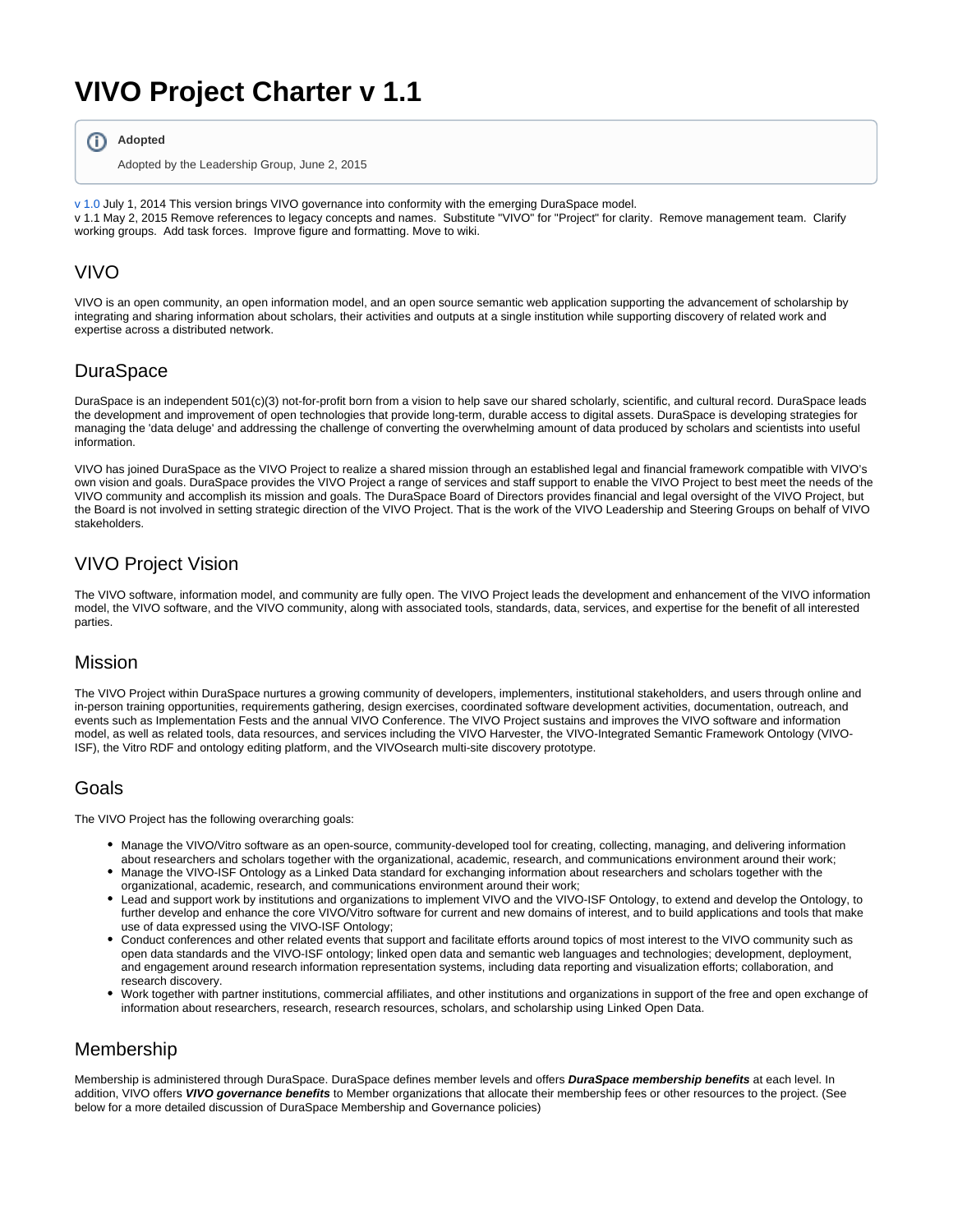| <b>Membership Level</b> | <b>Annual Fee</b> |
|-------------------------|-------------------|
| <b>Bronze</b>           | \$2,500           |
| Silver                  | \$5,000           |
| Gold                    | \$10,000          |
| Platinum                | \$20,000          |

Note: Organizations from developing nations, as identified by the United Nations[1] , are eligible to join DuraSpace as a Bronze Member for an annual fee of \$250.

# DuraSpace Membership Benefits

| Level         | Category         | <b>Benefit</b>                                                                                                                                                         |
|---------------|------------------|------------------------------------------------------------------------------------------------------------------------------------------------------------------------|
| <b>Bronze</b> | Information      | Annual review webinar for members                                                                                                                                      |
|               | Information      | Advanced news of project announcements and activities                                                                                                                  |
|               | Information      | Institutions that enter basic information about their implementation in the online project registry will receive security bulletins in<br>advance of the public lists. |
|               | General          | Project Member logo for member use                                                                                                                                     |
|               | General          | Institution name and link on Duraspace and VIVO web sites                                                                                                              |
|               | Governance       | Eligible to vote on an at-large Member representative to the DuraSpace board of directors                                                                              |
|               | Governance       | One seat at annual DuraSpace Membership Summit                                                                                                                         |
|               | Governance       | Eligible to nominate and elect one representative to VIVO Leadership Group from the \$2,500 contributors and developing<br>nations group                               |
| Silver        | All              | All Bronze Benefits                                                                                                                                                    |
|               | General          | Institution name, logo and link on the DuraSpace and Project web sites                                                                                                 |
|               | <b>Discounts</b> | 10% discount to new members on first year of either DSpaceDirect or DuraCloud                                                                                          |
|               | <b>Discounts</b> | Discounted registration at VIVO training events                                                                                                                        |
|               | Governance       | Eligible to nominate and elect one representative to VIVO Leadership Group from the \$5,000 contributors                                                               |
|               | Governance       | Eligible to serve on Steering Group if nominated and elected by Leadership Group                                                                                       |
| Gold          | All              | All Bronze and Silver Benefits                                                                                                                                         |
|               | Access           | Preferred access (advance registration) to DuraSpace professional development opportunities                                                                            |
|               | Governance       | Two seats at the annual DuraSpace Membership Summit                                                                                                                    |
|               | Governance       | Eligible to nominate and elect two representatives to VIVO Leadership Group from the \$10,000 contributors                                                             |
| Platinum      | All              | All Bronze, Silver and Gold Benefits                                                                                                                                   |
|               | Governance       | Eligible for one seat on VIVO Leadership Group                                                                                                                         |

# **Governance**

The purpose of VIVO governance is to establish principles and goals for the project, and to ensure a strategic direction and product road map, accountability, a sustainability plan, a management decision framework, and a means of conducting operations.

Governance is based on a representative, community-based membership model incrementally rewarding members who have made the greatest commitments to the project.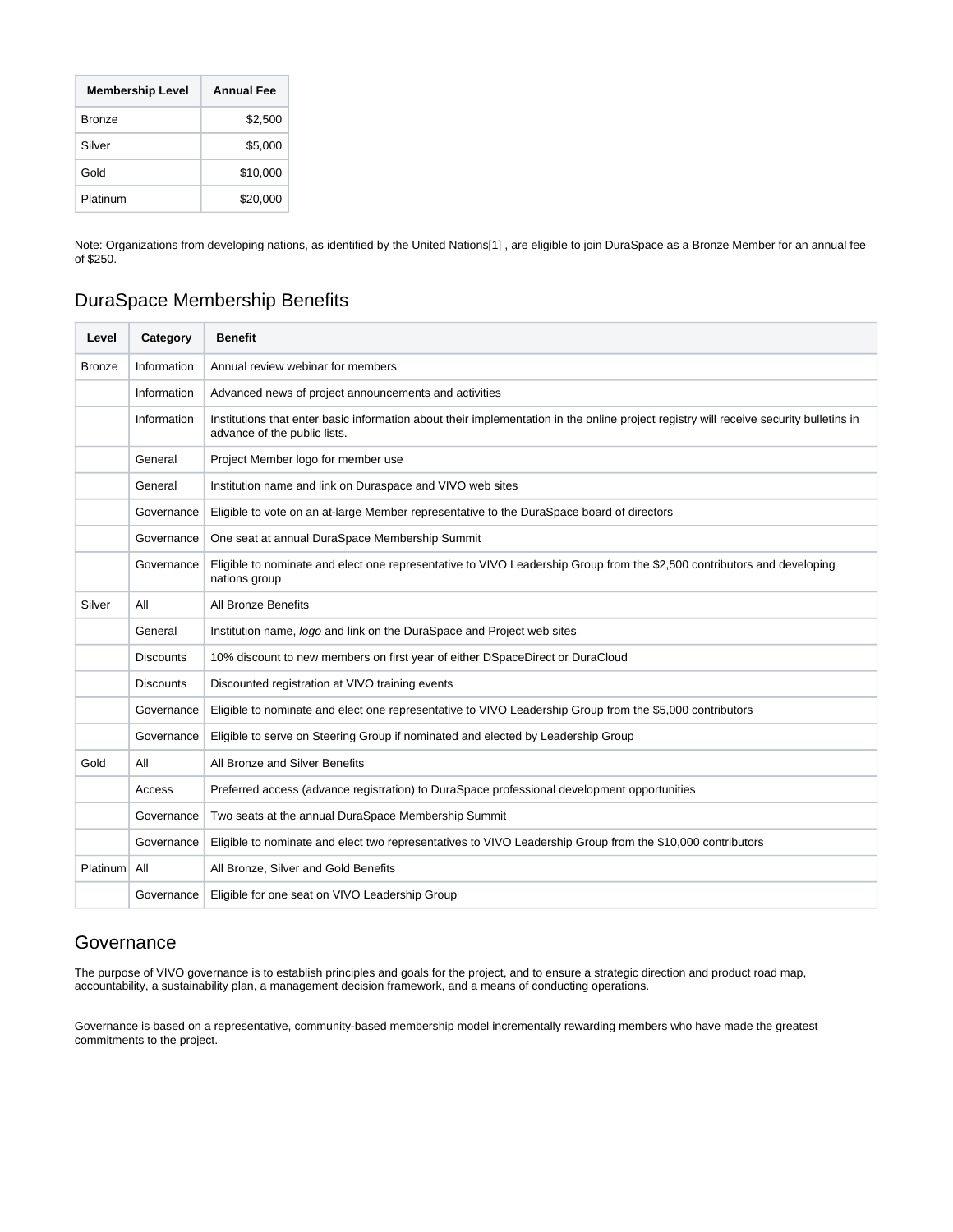

# VIVO Governance Roles

#### **Leadership Group**

The Leadership Group is made up of Platinum Members, Members at other levels who are elected by peer contributors, and representatives from institutions contributing at least 0.5 FTE development or other project-specific effort as approved by project leadership, reportable to the project and approved by project leadership. This group meets quarterly with the Steering Group, including once in-person at the annual conference.

The Leadership Group establishes priorities and is responsible for making strategic decisions. The Steering Group will bring issues to the Leadership Group for decisions that meet the following criteria:

- Annual budget allocation;
- Substantial changes in allocations during the year;
- Strategic product roadmap;
- Strategic community direction.

The Chair of the Steering Group organizes and leads the Leadership Group meetings. When a vote is called for, each organization represented on either the Steering Group or the Leadership Group has one vote on recommendations brought before the group. In case of tie votes, the Chair of the Steering Group shall cast the deciding vote.

Corporate Sponsors are eligible to serve on the Leadership Group as well. See the section below on Corporate Sponsors to view the specific policy.

Leadership Group representatives are also encouraged to assist more closely with the project--as they are able to--by serving on Working Groups and subcommittees or by attending Steering Group meetings when invited.

#### **Steering Group**

The Steering Group provides overall guidance to the project, ensures that the goals of the project are met, and provides strategic guidance and support to the Project Director. A Chair and Vice-Chair shall be elected by the Steering Group annually. The Chair, or the Vice Chair in the Chair's absence, shall convene meetings, manage agendas, hold votes as needed, and ensure transparency of communication. The Project Director and a DuraSpace staff member serve as ex-officio members of the group in order to provide adequate communication between the team members, the Steering Group, and DuraSpace.

The Steering Group is comprised of nine individuals nominated and elected by the Leadership Group plus two at-large individuals nominated and elected by all members to 3-year terms rotating in three new members each year. The Steering Group provides strategic guidance to the VIVO Project Director, recommends annual budget allocations to the Leadership Group, and is responsible for providing input into the annual DuraSpace Project Director performance review. The group sets the strategic direction for the VIVO Project, subject to approval by the Leadership Group, and raises additional funding and other resources on behalf of the Project as needed.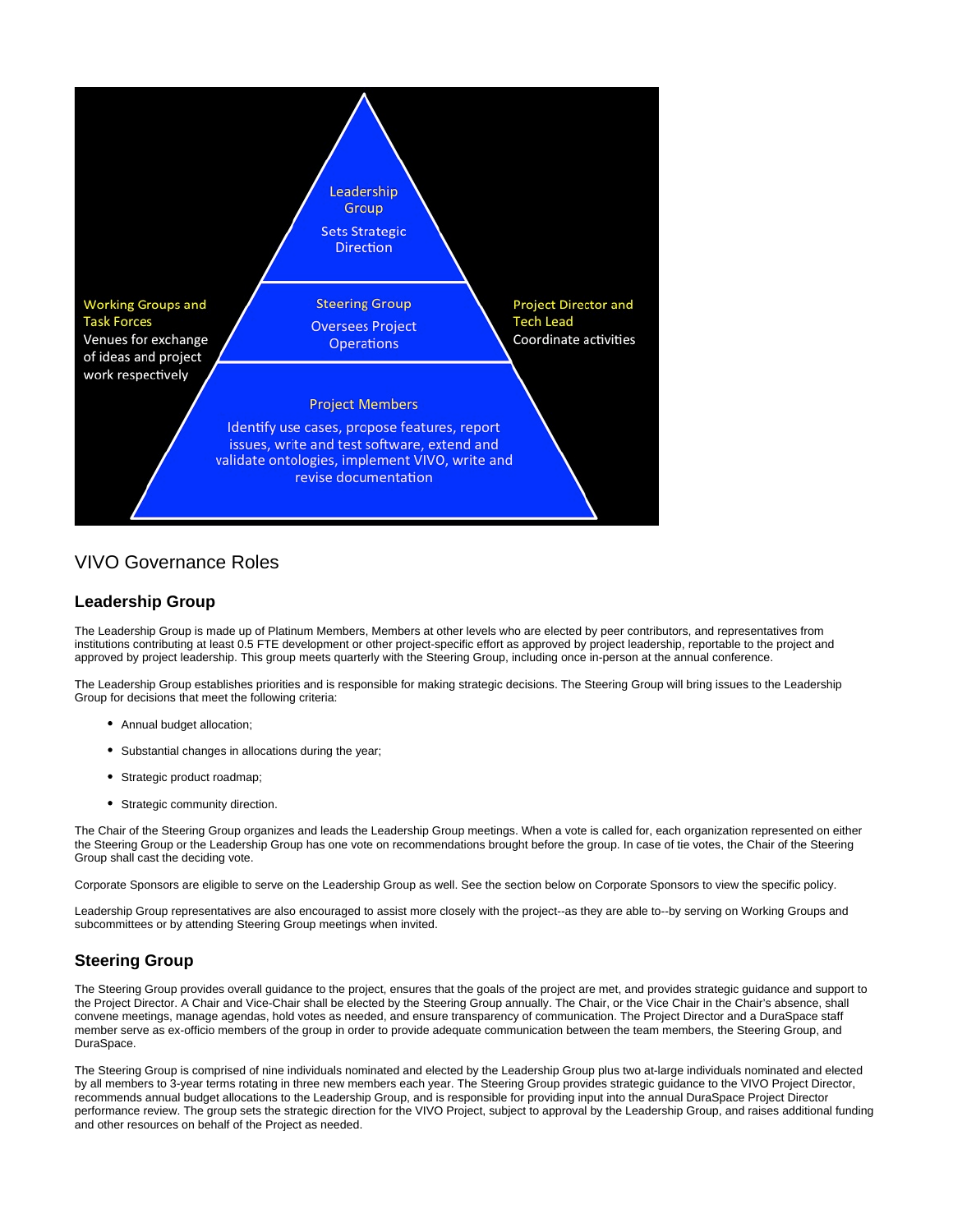The Steering Group meets monthly, including quarterly meetings that include the full Leadership Group. Members of the Steering Group, other than exofficio members, may vote on issues before the group, and decisions are by majority rule.

#### **Working Groups**

Working groups are standing interest groups providing an opportunity for the VIVO community to discuss common interests. They are a vehicle for inclusion and an open door for new project participants.

Working Group chairs meet jointly with the Steering Group monthly, and are advised by the VIVO community at large. They provide updates to the Steering Group on activities, issues, opportunities, plans, and any resource needs. They provide annual reports to the full group of VIVO Members in advance of the VIVO conference in-person meeting.

Each Working Group manages its own meetings and communications. All members and occasionally non-members may be invited to serve on a Working Group at the discretion of the Group chair.

#### **Task Forces**

Task forces are self-organized, result-oriented, time-limited project teams. Task forces are coordinated by the Project Director and Technical Lead, and report to the Steering Group. Task forces provide the primary means for advancing the development of VIVO software and the ontologies.

#### **DuraSpace Members Allocating Funds to VIVO**

Members may be scholarly institutions, governmental organizations, or other non-profit organizations joining DuraSpace at one of the designated membership levels and allocating a portion of its membership fees to support VIVO.

For-profit corporations are eligible to become VIVO members through the DuraSpace Corporate Sponsorship program; NIH also has the right to vote as a VIVO Platinum-level member in acknowledgement of its funding VIVO from 2009-2012.

VIVO Members participate in periodic membership meetings called by the Steering Group, as needed. One membership meeting will be held in person at the VIVO annual conference. Members are invited to propose product features and contribute candidate use cases for future VIVO software development.

#### **Corporate Sponsors**

Corporate Sponsors supporting VIVO at a level of \$25,000 and higher may serve on the Leadership Group for a term of one year, with the following qualification: Corporate Sponsor representation will be limited to less than one third of the Leadership Group. In the event that level is exceeded, Corporate Sponsors will select an appropriate number of Leadership representatives from a list nominated by the Steering Group.

### **VIVO Community**

Anyone involved with VIVO-related development, ontology work, implementation, or engagement, who subscribes to the mission and goals of the VIVO Project is welcome to participate in the community, attend the annual conference and other events.

Any non-Member in the VIVO Community may serve on the various Working Groups at the invitation of the group leader. Community members can contribute to VIVO development and potentially become code committers on the VIVO project by working with the technology teams and Release Manager. Community participants may share their expertise and work through the VIVO mailing lists, the Working Groups, VIVO Hackathons and regional meetings, the VIVO Implementation Fest, and the VIVO Annual Meeting.

# Sustainability

The sustainability model for VIVO includes several components:

#### **Community Participation**

VIVO is an open source, community-driven project. The ongoing health of the project depends on an active, motivated group of participants at all levels. Participation is encouraged in the form of developer and ontology contributions, financial contribution to the project through DuraSpace Membership, serving on a governance group, presenting on VIVO at conferences, writing documentation, testing and validating new software releases, offering training, etc.

#### **Representative Governance**

VIVO is governed by its members in the accordance with the Governance Model (see above).

#### **In-Kind Developer Contributions**

Most technical contributions are provided by developers whose time is committed by their employer organizations.

#### **Key Salaried Staff**

Permanent base-funded staff are funded by the project members or offered as in-kind contributions by participating institutions. A Project Director is hired under the employment of DuraSpace on behalf of VIVO. Some other key positions may be added to DuraSpace or outsourced using VIVO annual budget allocations.